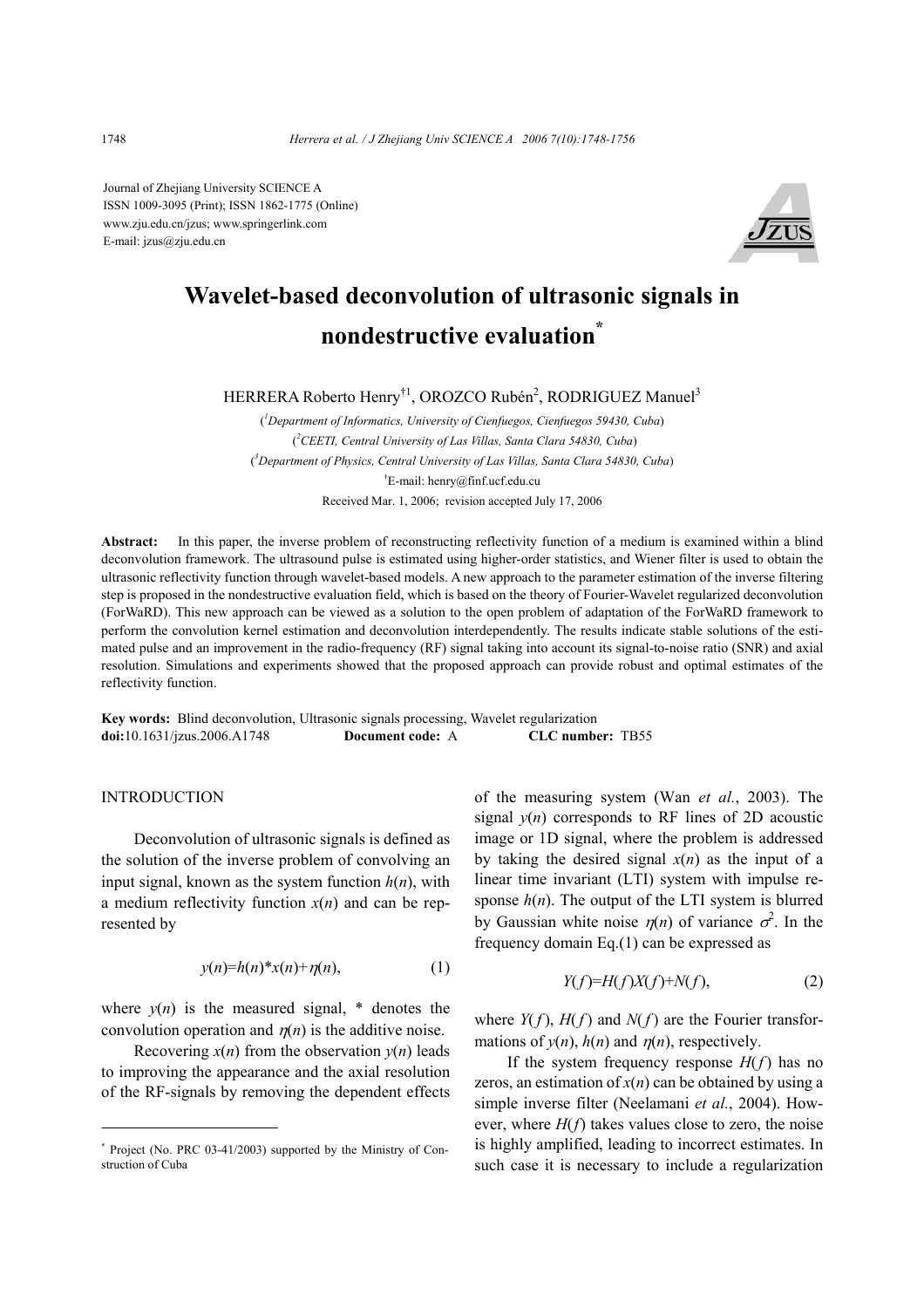parameter in the inverse filter, which reduces the variance of the estimated signal. The best-known example of regularized filter for stationary signals is the Wiener filter (Adam and Michailovich, 2002).

When the signals under analysis show non-stationary properties, such as abrupt changes, the Wiener filter based on the Fourier transform does not give satisfactory results in the estimation. This is conditioned by the characteristics of the Fourier basis of complex exponentials (Wan *et al.*, 2003). It is known that wavelets orthonormal basis achieves a better matching with the transmitted pulse and leads to a better localization in time and frequency domain (Neelamani *et al.*, 2004). One of the advantages of wavelets is that the signals can be represented with some few coefficients different from zero, which corresponds with the sparse characteristics of the ultrasonic signals, where the trace is only composed by values different from zero in cases of abrupt changes of acoustic impedance.

Neelamani *et al.*(2004) proposed a wavelet-based regularized deconvolution technique (For-WaRD) to solve the inverse filtering process, which will be used in this paper for the deconvolution of ultrasonic signals; furthermore, we adapt the For-WaRD, by adding the pulse estimation as a prior step of the ForWaRD process.

The initial problem in deconvolution is the existing or absence of prior knowledge of the system impulse response *h*(*n*). Oppenheim and Schafer (1989) defined the case of estimating  $x(n)$  from  $h(n)$  as the well-known homomorphic deconvolution using the real cepstrum for minimum phase signals, or the complex cepstrum for the most general case. Taxt (1997) compared seven cepstrum-based methods for blind deconvolution in the estimation of the reflectivity function in biological media. Michailovich and Adam (2003) proposed wavelet-based projection methods (WBPM) and wavelet-based denoising methods, and achieved significant results in the estimation. However, in all these methods some previous knowledge of the system is required, or the assumption of minimal-phase pulse must be considered. This is something that depends on the construction of the housing of the piezo-electric and of the impedance matching between the transmitter and the crystal.

We have selected the method of higher order spectral analysis (HOSA) because of its immunity to noise, and to avoid the assumption of minimum phase

for the transducer's electromechanical impulse response.

The process is divided into two stages. The first one is the estimation of the ultrasound pulse from the bicepstrum. Once an estimation of this function is obtained, it is used to cancel out the blurring effect of the pulse from the observation data by the selected deconvolution procedure.

# ULTRASOUND PULSE ESTIMATION

The system function described in Eq.(1) as the transducer impulse response  $h(n)$  is a deterministic and causal FIR filter,  $x(n)$  representing the medium response function assumed by the authors initially, without loss in generality, stationary, zero mean and non-Gaussian distribution. This last property guarantees that its third-order cumulant exists, with  $\eta(n)$ representing the zero mean Gaussian noise which is uncorrelated with  $x(n)$ . The third-order cumulant of the zero mean signal  $y(n)$  is represented by Abeyratne *et al.*(1995)

$$
c_3^{\nu}(m_1, m_2) = \frac{1}{M} \sum_{k=0}^{M-1} y(k) y(k + m_1) y(k + m_2),
$$
  
\n
$$
|m_1| \le L, |m_2| \le L,
$$
 (3)

where *L* is the correlation lag.

From Eq.(3), the bicepstrum can be computed by using the algorithm reported in (Pan and Nikias, 1988)

$$
b_{y}(m_{1}, m_{2}) = F_{2D}^{-1} \left\{ \frac{F_{2D}[m_{1}c_{3}^{y}(m_{1}, m_{2})]}{F_{2D}[c_{3}^{y}(m_{1}, m_{2})]} \right\},
$$
 (4)

where  $F_{2D}$  and  $F_{2D}^{-1}$  are the direct and inverse bidimensional Fourier transform respectively.

The cepstrum  $\hat{h}(n)$  of  $h(n)$  is obtained by evaluating the bicepstrum along the diagonal  $m_1 = m_2$ for all *n*≠0 (Abeyratne *et al.*, 1995)

$$
\hat{h}(n) = b_y(-n, n), \quad \forall n \neq 0. \tag{5}
$$

Then, from Eq.(5) we may estimate  $h(n)$  as (Oppenheim and Schafer, 1989)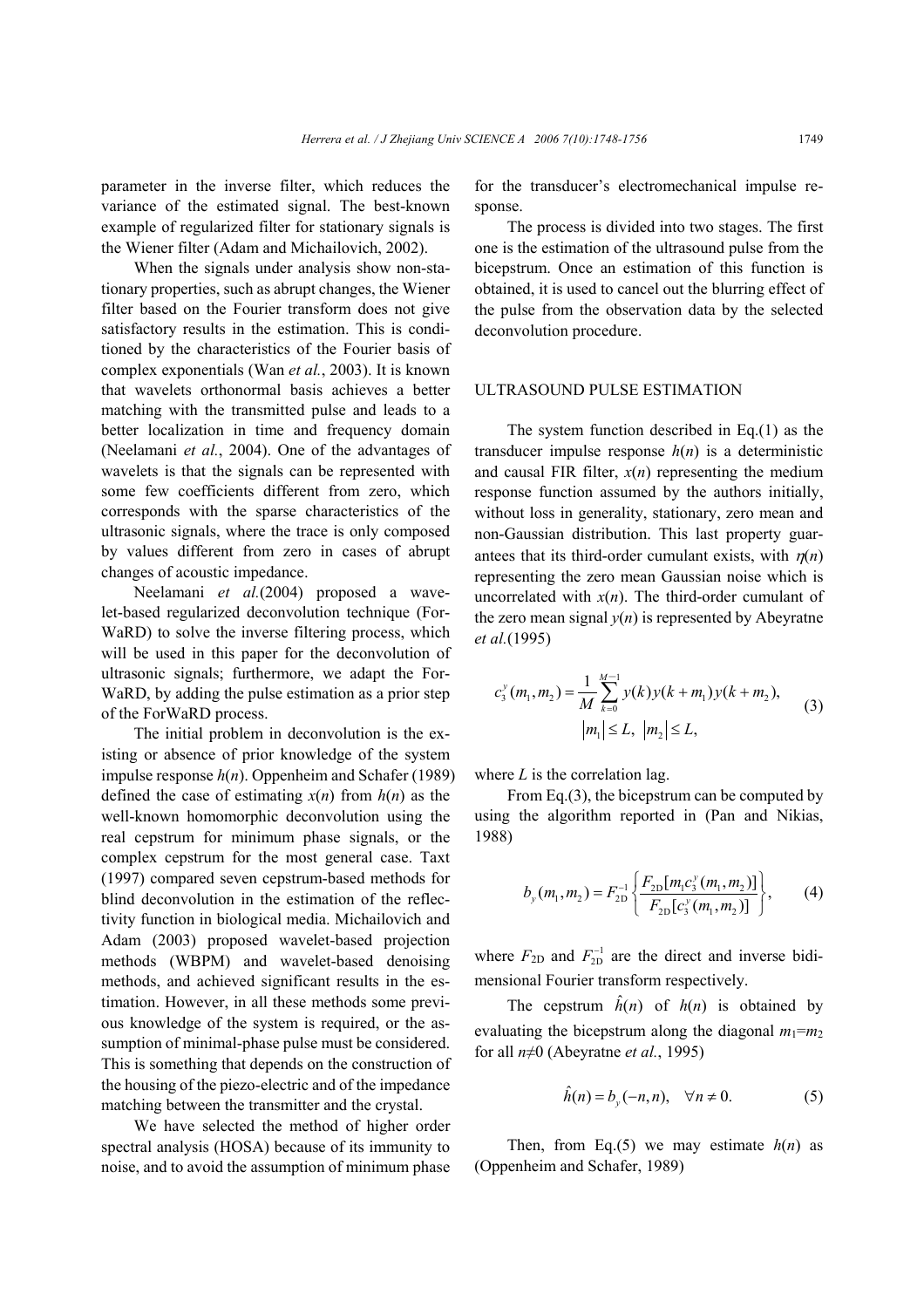$$
h(n) = F^{-1}\left\{\exp\left[F(\hat{h}(n))\right]\right\}.
$$
 (6)

The bispectrum of the white Gaussian noise is zero, which allows estimation of *h*(*n*) without taking into account the contribution of  $\eta(n)$  in Eq.(1).

# WIENER INVERSION

Once the pulse is estimated to perform deconvolution the Wiener filter is used. The common accepted expression to obtain the estimation from Eq.(2) is presented in (Honarvar *et al.*, 2004) as follows:

$$
X_{\text{est}}(f) = \frac{Y(f) H^*(f)}{|H(f)|^2 + Q^2},\tag{7}
$$

where  $X_{est}(f)$  is the Fourier transform of the estimated reflectivity function, and  $Q^2$  is the regularization parameter, which is properly selected to control the noise content and to avoid the indetermination of Eq.(7).

In (Honarvar *et al.*, 2004),  $Q^2$  was called noise desensitizing factor and established as:  $Q^2$ =  $max(|H(f)|^2)/100$ , which uses a fixed value as regularization parameter. Instead of this approach, we used a median absolute deviation (MAD) estimator, following the method proposed by Donoho (1995), which estimates the noise variance on the finest scale wavelet coefficients of the observation *y*(*n*).

# ForWaRD IMPLEMENTATION

Reflectivity function estimation by means of Eq.(7) implies a Fourier shrinkage. Neelamani *et al.* (2004) proposed another step, so that the signal with less Fourier representation may be treated by shrinking its wavelet coefficients, leading to better representation of both, smooth signals and highly spiky signals, as it is expected from the ultrasonic reflectivity function.

#### **ForWaRD algorithm**

Given the observation  $y(n)$  and the ultrasound pulse  $h(n)$ , and setting them to pairs of wavelets functions  $(\phi_1, \psi_1)$  and  $(\phi_2, \psi_2)$ , the first one is used for the denoising stage and Fourier shrinkage. Then, the second one is used for wavelet shrinkage and inverse wavelet transformation. The ForWaRD algorithm can be summarized as:

(1) Noise variance estimation  $\sigma_{\eta}$ :

Discrete wavelet transform (DWT) of the observation *y*, to obtain the detail coefficients  $d<sub>L</sub>$ , on the finest decomposition level *L*. The noise standard deviation  $\sigma_{\eta}$  is obtained by using an MAD estimator, as was proposed by Donoho (1995)

$$
\sigma_{\eta} = Median(|d_L|)/0.6745. \tag{8}
$$

(2) The regularization parameter  $\tau$  for Tikhonov shrinkage was determined by Neelamani *et al.*(2004), to achieve the best results in the mean square error (MSE) sense, in the range  $[0.01~10]$  $N\sigma_\eta^2/|y-\mu_y|^2$ , where *N* is the length of *y*, and  $\mu$ <sup>*y*</sup> its mean.

(3) The first estimation of the reflectivity function is as follows:

$$
X_{\lambda 1}(f) = \frac{Y(f)}{H(f)} \left[ \frac{|H(f)|^2}{|H(f)|^2 + \tau} \right],
$$
(9)

where the term in brackets is the shrinking function in the Fourier domain.

(4) The fourth step involves only an inverse Fourier transformation (IFT) to obtain the first estimation of the reflectivity function.

(5) The estimated reflectivity function is decomposed in the wavelet domain by using the pair  $(\phi_1, \psi_1)$  in the DWT for denoising purpose. The wavelet  $\psi_1$  must be selected between those which best represent the ultrasound pulse *h*.

(6) This step is similar to the previous one, but uses the pair  $(\phi_2, \psi_2)$ , with a smooth wavelet, i.e. only few vanishing moments. Finally, we obtained  $a_{2j}$  and  $d_{2,i}$ , the approximation and detail coefficients respectively.

(7) A level dependent threshold is applied over the detail coefficients  $d_{1j}$  (Donoho, 1995)

$$
T_j = \sigma_j \sqrt{2 \lg N},\tag{10}
$$

where  $\sigma_i$  is the noise standard deviation at each decomposition level and *N* is the number of samples . The hard thresholding is selected to obtain  $d_{\text{th},j}$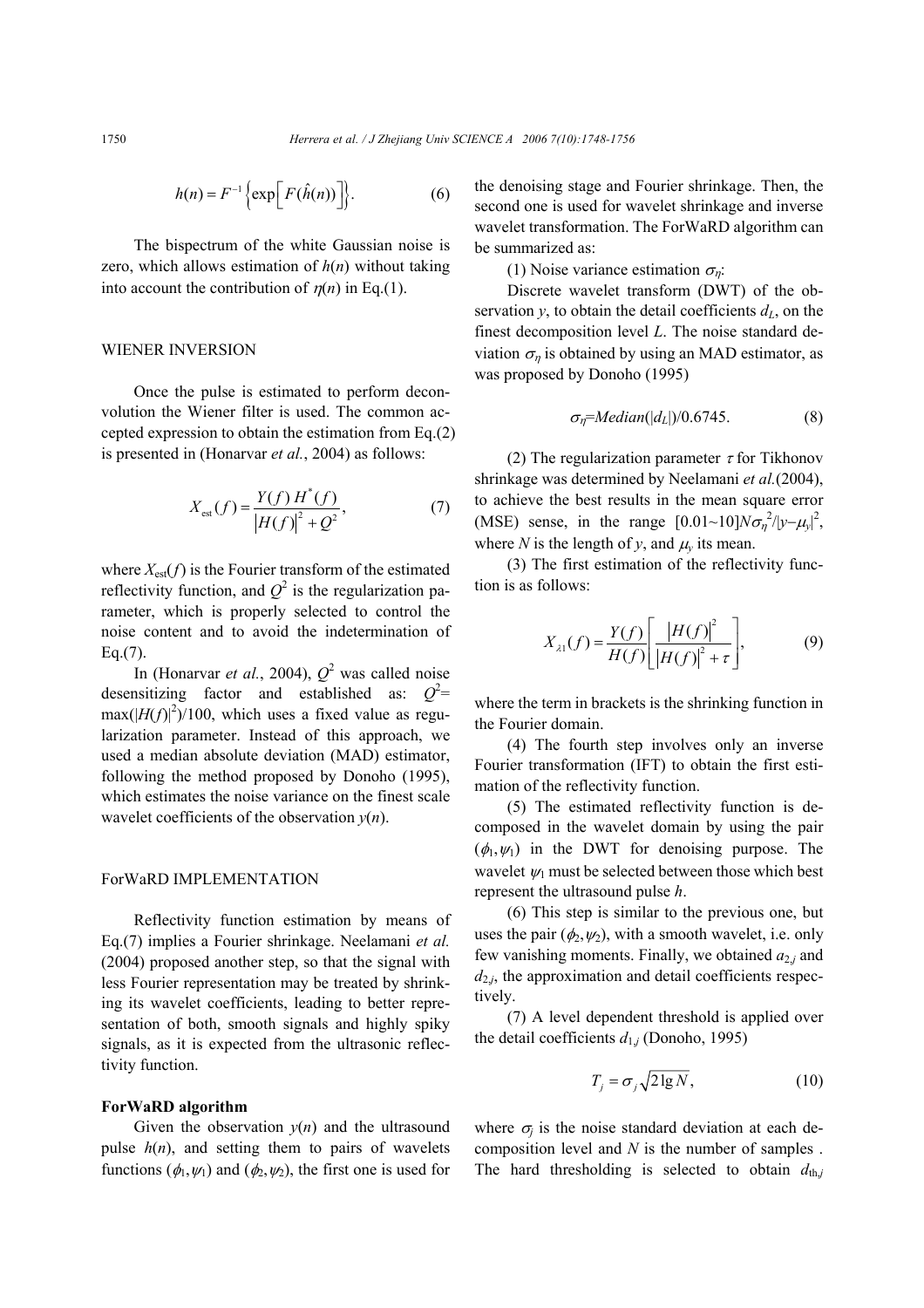(Neelamani *et al.*, 2004).

(8) The shrinkage in the wavelet domain  $\lambda_i^{\rm w}$  is expressed as

$$
\lambda_j^{\rm w} = \frac{|d_{\rm th,j}|^2}{|d_{\rm th,j}|^2 + \sigma_j^2}.
$$
 (11)

(9) Eq.(11) is used to shrink the detail coefficients obtained from Step (8). This is an extension of Wiener filter to the wavelet domain, which is obtained by

$$
d_{\mathrm{sh},j} = d_{2,j} \lambda_j^{\mathrm{w}}.\tag{12}
$$

(10) The final step is the inverse discrete wavelet transformation (IDWT) by using the approximations  $a_{2i}$ , the detail coefficients obtained from Eq.(12) and the pair  $(\phi_2, \psi_2)$  to obtain the reflectivity function  $x_F(n)$ .

The pseudo-code description is as follows:

- (1) DWT  $\{y, (\phi_1, \psi_1)\}\rightarrow \text{estimate } \sigma_n$  using MAD;
- (2) Obtain  $\tau$  using  $\sigma_{\eta}$  and *y*;
- (3)  $X_{est} = Y/H$  and shrink  $X_{est}$  using  $\tau \rightarrow X_{\lambda 1}$ ;
- $(4) \text{ IFT } \{X_{\lambda 1}\}\rightarrow X_{\lambda 1};$

$$
(5) DWT {xλ1, (φ1, ψ1)} \rightarrow a1,j, d1,j,
$$

$$
(6) DWT \{x_{\lambda 1}, (\phi_2, \psi_2)\}\rightarrow a_{2,j}, d_{2,j},
$$

- (7) Apply hard thresholding to  $d_{1,j} \rightarrow d_{\text{th},j}$ ;
- (8) Calculate  $\lambda_j^w$  using  $d_{\text{th},j}$  and  $\sigma_j$ ;

(9) Shrink 
$$
d_{\text{sh},j} = d_{2,j} \lambda^w
$$
;

 $(10)$  IDWT  $\{a_{2,j}, d_{\text{sh}}, (\phi_2, \psi_2)\}\rightarrow x_F(n)$ .

## COMPUTER SIMULATIONS

# **Pulse estimation**

For comparating purposes in this section we used the same simulated ultrasound pulse as in (Adam and Michailovich, 2002), which is a damped sine function generated according to

$$
h(k) = k \sin(2\pi \cdot 0.07k) \exp\left[-0.005\left(k - \frac{P}{2}\right)^2\right], (13)
$$

where  $k=1, ..., P$ , with *P* being the pulse length. Instead of a Gaussian reflectivity function used in the cited study, we used a Bernoulli-Gaussian distribution to represent  $x(n)$  as was defined in (Kaaresen and Bolviken, 1999) a logical computation with a Gaussian white noise (GWN), [*GWN*<*ρ*<sub>r</sub>]⋅*GWN*, where the probability  $\rho$  governs the sparsity of the distribution. We have called  $\rho_r$  as density of reflectors.

The first simulation is based on a reflectivity function (1024 samples) with  $\rho_r$ =0.03.

The convolution process is depicted in Fig.1, where the generated observation *y* is contaminated with GWN distribution  $N(0, \sigma_n^2)$ , while  $\sigma_n^2$  is selected to have a signal to noise ratio *SNR*=14 dB, and its calculation is given by *SNR*=20lg(||*y*||/||*y*−*y*<sub>n</sub>||), where  $y_n$  is the noisy signal.



**Fig.1 Convolution process with** *SNR***=14 dB. (a) Ultrasound pulse** *h***; (b) Reflectivity function** *x***, with** <sup>ρ</sup>**r=0.03; (c) Observation** *y*

The pulse estimation using the described model was achieved over 50 randomly generated reflectivity functions with the same  $\rho_{r}$ , with the results being shown in Fig.2, where all the estimated pulses in the upper plot are superimposed; and are shown in the lower plot, the mean in solid line, and  $\pm 2$  standard deviation (SD) in dotted line.

The same procedure was followed using an *SNR*=10 dB, and 7 dB to test the performance of the algorithm in different situations as it is found in nondestructive evaluation (NDE). The results are shown in Table 1, where the mean square error (MSE) of the estimation is used to quantify the quality of the estimation.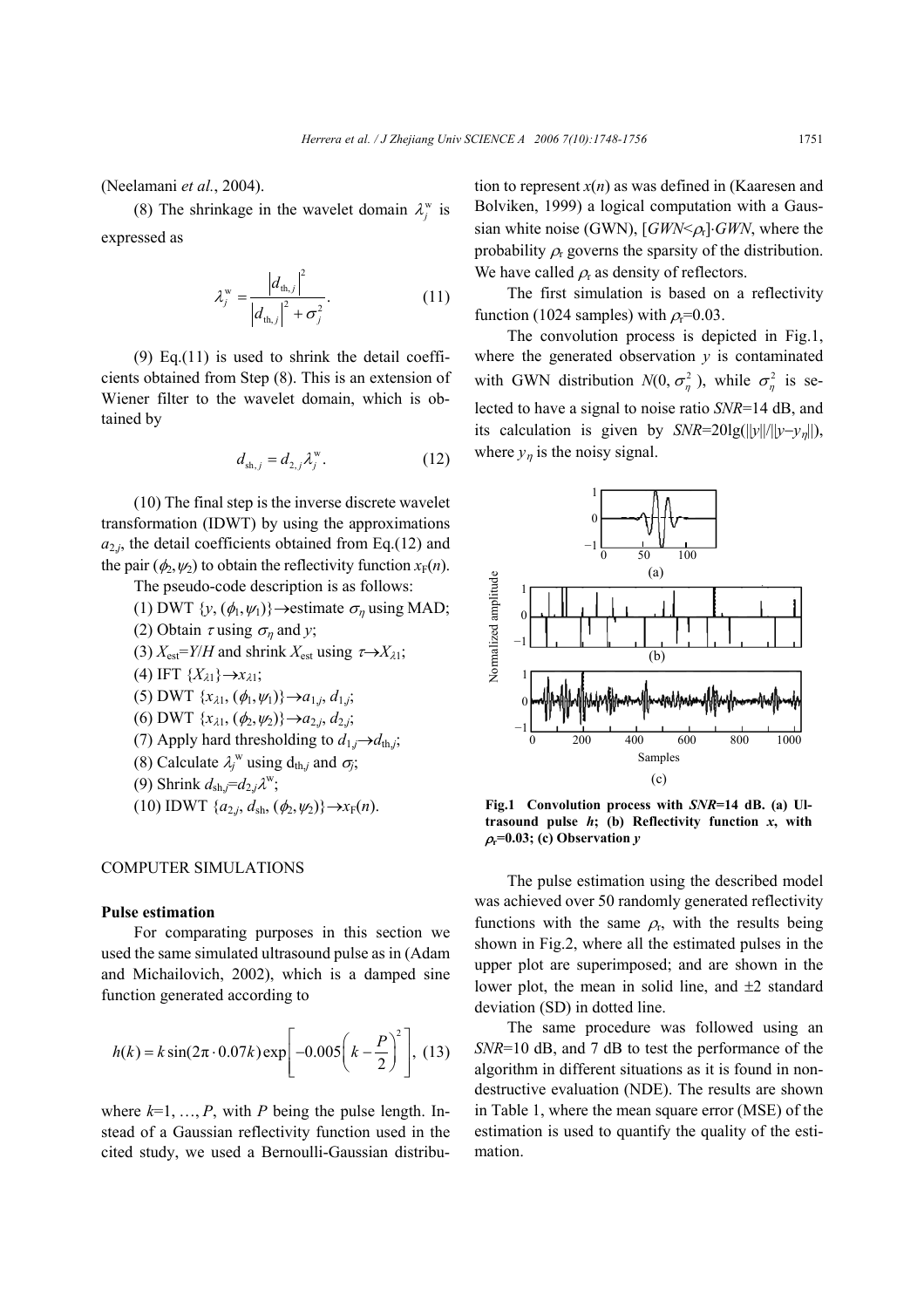

**Fig.2 Pulses estimated using HOSA. (a) Estimated pulses; (b) Mean**±**2 SD**

| <b>Table 1 MSE results</b> |  |  |
|----------------------------|--|--|
|----------------------------|--|--|

| $SNR$ (dB)                                           | HOSA [MSE±2 SD]   | $W+D^*$ [MSE $\pm 2$ SD] |
|------------------------------------------------------|-------------------|--------------------------|
| 14                                                   | $0.043 \pm 0.031$ | $0.034\pm0.030$          |
| 10                                                   | $0.059 \pm 0.038$ | $0.045 \pm 0.034$        |
|                                                      | $0.082\pm0.058$   | $0.086 \pm 0.051$        |
| * W+D results given in (Michailovich and Adam, 2003) |                   |                          |

The W+D method in Table 1 is the wavelet-based denoising method proposed by Michailovich and Adam (2003). From these results we concluded that W+D outperforms the HOSA based method for high SNR values, while the HOSA shows a small improvement in the MSE at *SNR*=7 dB. In spite of the fact that the statistical difference is not significant, the HOSA model does not have the restriction of minimum phase of the other methods. Both cases in Table 1 outperform the cepstrum and wavelet-based projections methods reported in (Michailovich and Adam, 2003).

## **Reflectivity function estimation**

To demonstrate the performance of the For-WaRD algorithm we use a simulated reflectivity function with a low density of reflectors  $\rho_r = 0.01$ . After the convolution a GWN was added to the resultant signal so as to obtain an *SNR* of 14 dB (shown in Fig.3).

The deconvolution algorithm must be able to distinguish between near reflectors, as shown in the reflectivity function in Fig.3. See samples from 450 to 500; 750 to 800, where the pulses are overlapped, and from 950 to 1000. Some of these reflections have an



**Fig.3** Simulated observation with  $\rho_r = 0.01$  and  $SNR = 14$ **dB. (a) Ultrasound pulse; (b) Reflectivity function** *x***,**  with  $\rho_r$ =0.01; (c) Observation *y* 

inverted phase which must be resolved by the For-WaRD algorithm. Initially the pulse was estimated by using HOSA. The conventional Wiener filter was regularized with  $Q^2$  followed by autoregressive spectral extrapolation (ASE) as in (Honarvar *et al.*, 2004) with a Burg model of order 20.

The result is shown in Fig.4, where we included the simulated reflectivity function traced to facilitate the visual comparison. In Fig.4b the Wiener filter was applied; the result in Fig.4c was obtained following the model proposed by Honarvar *et al.*(2004). This result is outperformed by the application of the subsequent step of Wiener filtering in the wavelet domain as it is shown in Fig.4d. We used the Daubechies wavelets DB12 and DB6 as the pairs described to implement the ForWaRD denoising and inversion stages respectively.

The quality of the estimation is measured as the reduction of the time support of the ultrasound pulse, i.e. the axial resolution, and it is evaluated as the autocovariance of the RF signals before and after deconvolution calculated from the envelope. Fig.5 shows the main lobe of the covariance function for the two methods tested in this study; the axial resolution gain is taken as the difference in number of samples at −3 dB drop as in (Adam and Michailovich, 2002). The original RF signal in dotted line has  $a -3$  dB width of 16 samples; the processed signal using the regularized Wiener filter, in dashed line, has 12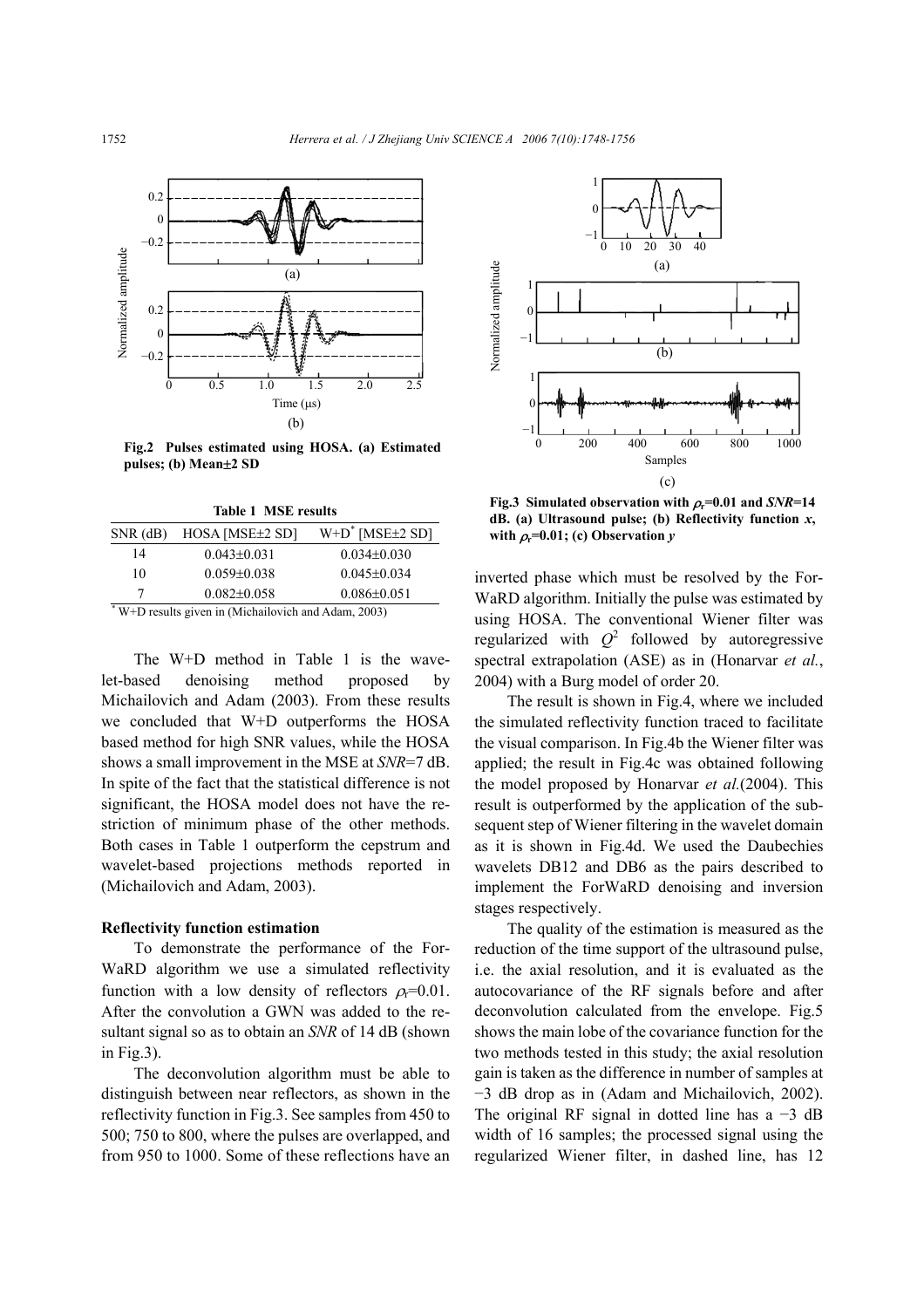samples; while the deconvolved signal using For-WaRD, in solid line, has 7 samples at the same measure. Thus, the axial resolution gain achieved by WienerQ is 1.33, and for the implemented method using ForWaRD is 2.31.



**Fig.4 Deconvolution methods. (a) Simulated reflectivity function; (b) Signal obtained by Wiener filter; (c) Signal obtained by Wiener filter+ASE; (d) Signal obtained by ForWaRD+ASE** 



**Fig.5 Autocorrelation of the envelope of original and**

As in (Neelamani *et al.*, 2004) we evaluated the improvement in SNR (ISNR). In the presented example this value was 0.12 dB and 3.29 dB for WienerQ and ForWaRD methods respectively.

The ForWaRD algorithm was tested with the inclusion of the pulse estimation step. The results in a simulated signal have been successful because the Bernoulli-Gaussian distribution has been carefully calculated with a value of  $\rho_r$  which guarantees that it is non-Gaussian or symmetrically distributed. In other cases the application of the bicepstrum concept fails.

The Hinich's criterion (Swami *et al.*, 1998) was used as Gaussianity test providing an upper limit of  $\rho = 0.2$ , starting from which the process becomes Gaussian. In real NDE data the reflectivity will be sparce (Kaaresen and Bolviken, 1999) and thus far from Gaussian.

# PROCESSING REAL NDE DATA

#### **Experimental results for pulse estimation**

All experiments were carried out with a Krautkramer-Branson USN 52R as transmitter. The received signal was acquired with a Tektronix TDS 220 digital oscilloscope connected to a personal computer by an RS232 interface. In this experiment a 16 mm diameter Krautkramer unfocused ultrasonic transducer able to transmit a pulse at 2.25 MHz was used. The international test block (STBA1, see Fig.9) in a cross-section of 25 mm was tested to obtain various back wall reflections, as is depicted in Fig.6 with its power spectrum.



**Fig.6 Signal from STBA1 and power spectrum. (a) Acquired signal; (b) Signal power spectrum**

The sampling frequency was 50 MHz and the estimated velocity in the medium was 5931 m/s. The acquired sequence of 2500 samples length was trun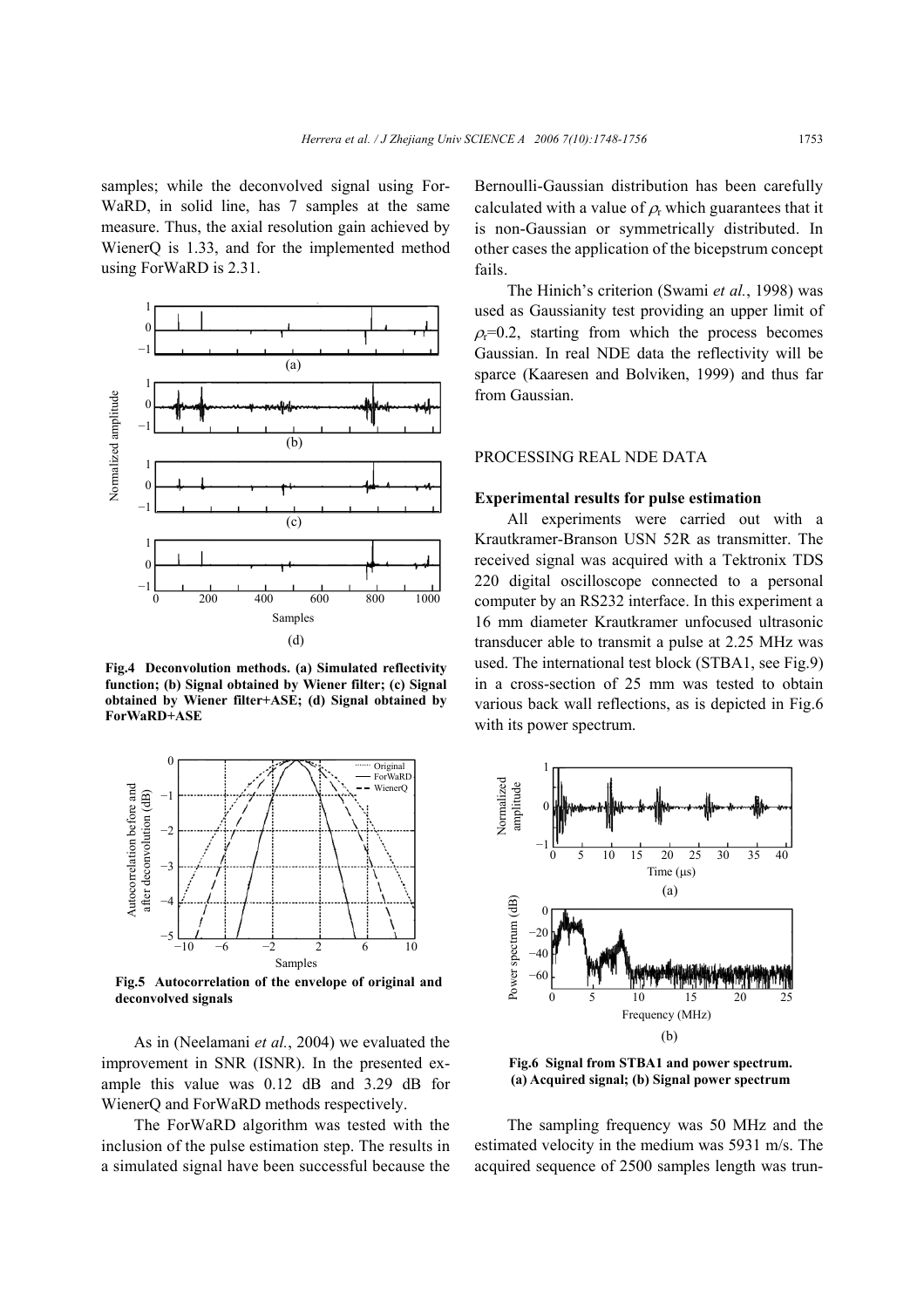cated to 2048 samples. For the pulse estimation process this signal was divided into 16 non-overlapping segments with 128 samples for each segment, and the same length was considered for the Fourier transform.

We can clearly see from Fig.7 that the frequency spectrum of estimated pulse has the salient features contained in the second back wall echo measured experimentally. The center frequency of the transducer is 2.25 MHz represented by a peak in the power spectrum plot. The real MSE for our estimated pulse is 0.0682.

# **Deconvolution of pulses**

With the estimated pulse the deconvolution procedure is applied to a sequence of multiple reflections from the 25 mm thick section of the STBA1, whose result is shown in Fig.8, where two methods are considered. The WienerQ is related to the Wiener filtering using the parameter  $Q^2$  as has been used in the simulations, and the ForWaRD is our implementation of the algorithm proposed by Nelamani *et al.*(2004).

Location and phase of all the three echoes (Fig.8) were detected by both methods. Although, the estimated reflectivity function using the approach proposed in this paper shows better resolved peaks quantified by axial resolution gain of 2.18 and an improvement in SNR (ISNR) of 5.6 dB. Whereas, these values for the WienerQ were 1.88 dB and 2.4 dB respectively.



**Fig.8 Deconvolution of three back wall echoes. (a) Three echoes from the backwall; (b) Estimated reflectivity using WienerQ; (c) Estimated reflectivity using ForWaRD**

#### **Resolving closely positioned reflectors**

Using the same experimental conditions in the STBA1 the depth of the notch was tested to seek near reflections to be separated as is depicted in Fig.9.

The signal acquired in the position shown in Fig.9 presupposes a difficult test for the algorithm, two reflections are overlapped (*H*2 and *H*3) while a positive phase is expected for all reflections. Again, the same pairs of wavelets were used and the For-WaRD deconvolution procedure was followed by ASE. The estimated pulse by HOSA was used as the wavelet for deconvolution.



**Fig.7 Estimated pulse and the power spectrum. (a) Second reflection pulse; (b) Estimated pulse; (c) Power spectrum of the second reflection pulse; (d) Power spectrum of the estimated pulse**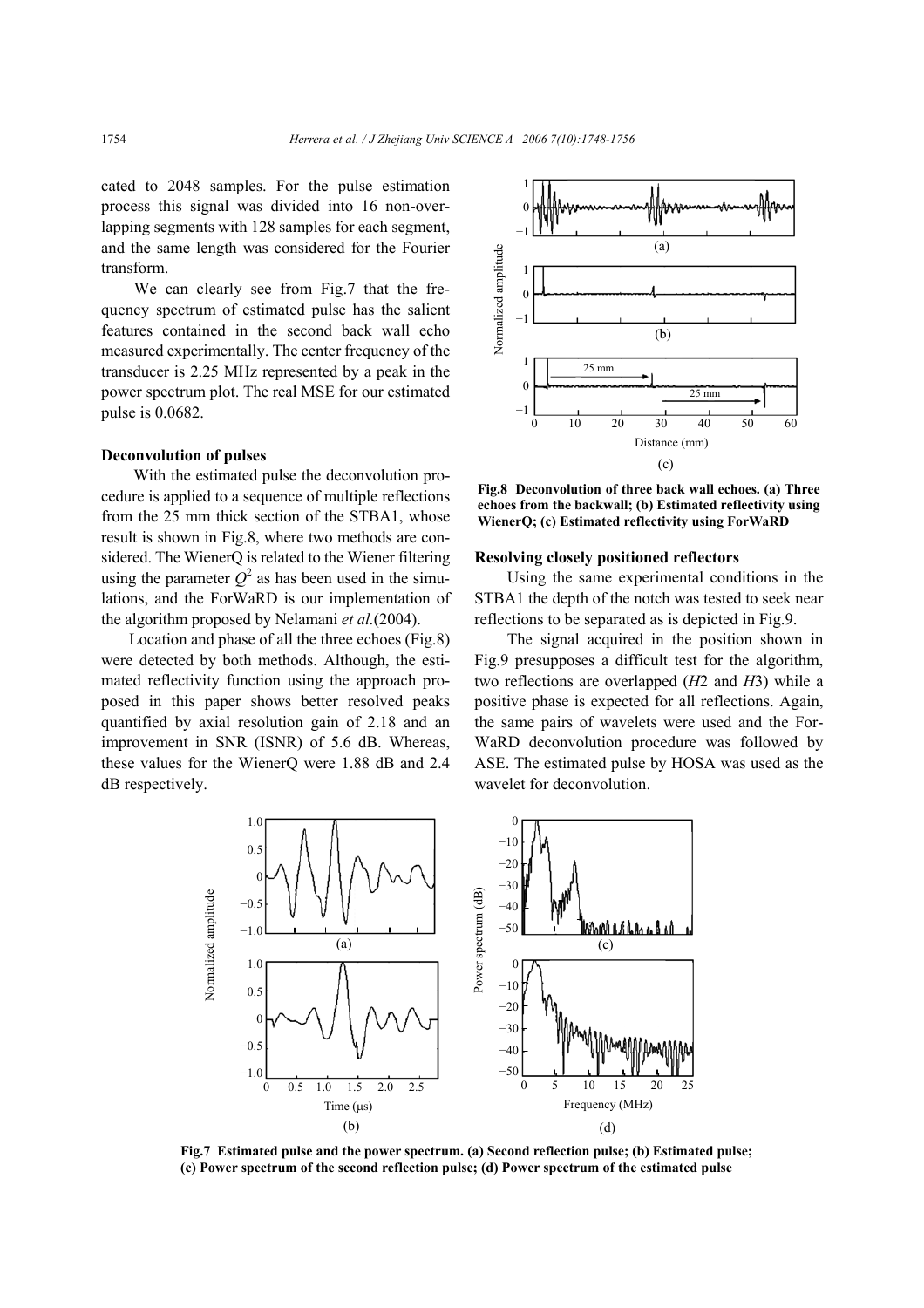

**Fig.9 Diagram of the STBA1 for the experiments**

Fig.10 shows the initial pulse corresponding to the reflection in the front wall; the three sharp peaks located at 85, 91 and 100 mm, with positive phase, are the echoes at depths *H*1, *H*2 and *H*3 in Fig.9. The axial resolution gain for this experiment was 2.33 with an *ISNR*=7.86 dB.

The hypothesis of non-Gaussianity was accepted for all the real NDE signals under test. This was expected as only a limited number of samples had nonzero values.



**Fig.10 Estimated reflectivity function from three closely positioned echoes. (a) Signal from three near reflectors; (b) Estimated reflectivity function**

#### **CONCLUSION**

In this paper, we introduced a new method for deconvolution of ultrasonic signals in NDE based on the ForWaRD concepts. The main goal of our approach is to obtain the reflectivity function from the blurred observation in a blind deconvolution framework. The goal was successfully achieved, with the resolution gain in simulations and experiments showing the feasibility of the method proposed in this work.

Some problems related to the selection of the appropriate wavelet pairs may be overcome by the use of adapted wavelets (Mesa, 2005) to the estimated ultrasound pulse. The algorithm proved its robustness using the same wavelets in both simulated and real data.

The non-Gaussianity assumption of the RF signal is supported by the success in the pulse estimation stage being tested with Hinich's criterion. Furthermore, the use of HOSA-based models avoids the restriction of minimum phase for the ultrasound pulse as needed in cepstrum-based methods and WBPM. The sparse properties of reflectors were successfully represented using the Bernoulli-Gaussian distribution in the computer generated RF sequences.

#### **References**

- Abeyratne, U.R., Petropulu, A.P., Reid, J.M., 1995. Higher order spectra based deconvolution of ultrasound images. *IEEE Trans. Ultrason. Ferroelect. Freq. Contr.*, **42**(6): 1064-1075. [doi:10.1109/58.476550]
- Adam, D., Michailovich, O., 2002. Blind deconvolution of ultrasound sequences using nonparametric local polynomial estimates of the pulse. *IEEE Transactions on Biomedical Engineering*, **49**(2):118-131. [doi:10.1109/10. 979351]
- Donoho, D.L., 1995. De-noising by soft-thresholding. *IEEE Trans. Inform. Theory*, **41**(3):613-627. [doi:10.1109/18. 382009]
- Honarvar, F., Sheikhzadeh, H., Moles, M., Sinclair, A.N., 2004. Improving the time-resolution and signal-to-noise ratio of ultrasonic NDE signals. *Ultrasonics*, **41**(9):755-763. [doi:10.1016/j.ultras.2003.09.004]
- Kaaresen, K.F., Bolviken, E., 1999. Blind deconvolution of ultrasonic traces accounting for pulse variance. *IEEE Trans. Ultrason. Ferroelect. Freq. Contr.*, **46**(3):564-573. [doi:10.1109/58.764843]
- Mesa, H., 2005. Adapted wavelets for pattern detection. *Lecture Notes in Computer Science*, **3773**:933-944.
- Michailovich, O., Adam, D., 2003. Robust estimation of ultrasound pulses using outlier-resistant de-noising. *IEEE Trans. on Medical Imaging*, **22**(3):368-381. [doi:10.1109/ TMI.2003.809603]
- Neelamani, R., Choi, H., Baraniuk, R., 2004. ForWaRD: fourier-wavelet regularized deconvolution for ill-conditioned systems. *IEEE Trans. Ultrason. Ferroelect. Freq. Contr.*, **52**(2):418-432.
- Oppenheim, A.V., Schafer, R.W., 1989. Discrete Time Signal Processing. London Prentice-Hall, p.768-825.
- Pan, R., Nikias, C., 1988. The complex cepstrum of higher order cumulants and nonminimum phase system identification. *IEEE Trans. ASSP*, **36**(2):186-205.